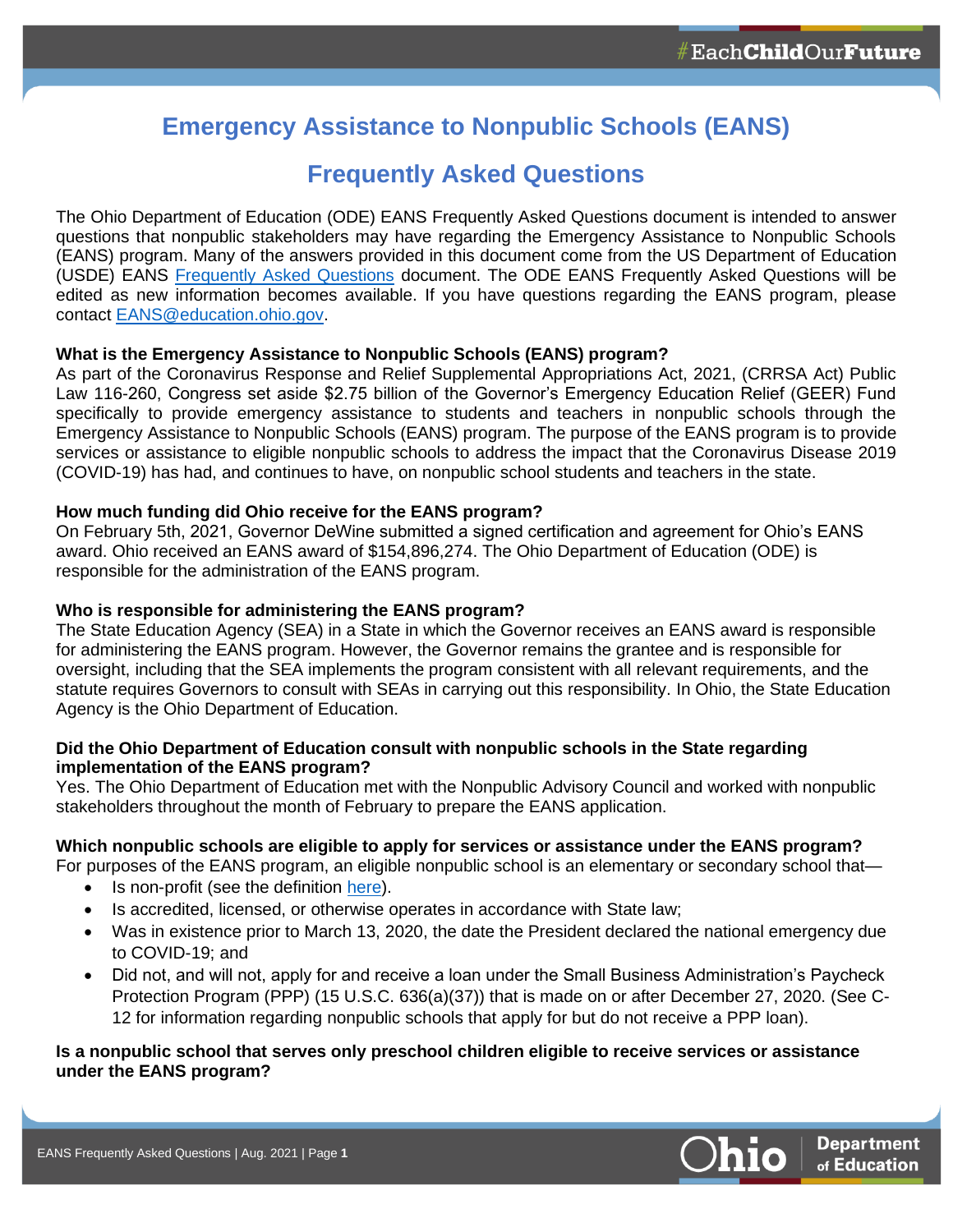Not generally. Under the EANS program, in pertinent part, an eligible "nonpublic school" is a nonpublic elementary school that (A) is accredited, licensed, or otherwise operates in accordance with State law; and (B) was in existence prior to March 13, 2020, the date COVID-19 was declared a national emergency. (Section 316(6) of the CRRSA Act). Under section 8101(19) of the ESEA, incorporated by section 316(8) of the CRRSA Act, an elementary school is a school that provides elementary education, as determined under State law. Therefore, only nonpublic schools that provide elementary (or secondary) education are eligible for services or assistance under the EANS program. Preschool children who are enrolled in a nonpublic elementary school that receives EANS services or assistance may be served. However, a stand-alone nonpublic preschool is not eligible for services or assistance under the EANS program.

## **Are faith-based nonpublic schools eligible to participate in the EANS program?**

Yes. Faith-based nonpublic schools are eligible to participate in the EANS program to the same extent as other eligible nonpublic schools. All services or assistance provided under the program must be secular, neutral, and non-ideological.

#### **Is a nonpublic school that received a PPP loan prior to December 27, 2020 eligible to receive services or assistance under the EANS program?**

Yes. A nonpublic school that received a PPP loan prior to December 27, 2020, may receive services or assistance under the EANS program.

## **If a nonpublic school is receiving equitable services under a CARES Act program, do the services or assistance provided under the EANS program need to be different?**

No. The services provided to a nonpublic school under the EANS program may be the same as, or similar to, the equitable services the nonpublic school is receiving or has received under a CARES Act program. However, the services or assistance must be additive to what was provided under a CARES Act program. Under the EANS program, services or assistance to nonpublic schools include those authorized services in section 312(d)(4), nearly all of which are also authorized equitable services under the CARES Act programs.

# **How will nonpublic schools receive EANS services and assistance?**

Nonpublic schools were required to submit the EANS application to receive services or assistance through the Emergency Assistance to Nonpublic Schools (EANS) program. The EANS application came in the form of an email survey to all nonpublic school principals on March 4<sup>th</sup>, 2021, and was required to be completed by March 23, 2021.

The Ohio Department of Education contracted with Educational Service Centers (ESCs) to provide services and assistance to EANS applicants. Educational Service Centers will work directly with nonpublic schools to review the services and assistance for which they applied, request supporting documentation, and provide the allowable requested services and assistance.

## **Can organizations with governing authority over a group of nonpublic schools apply for EANS on behalf of their member schools?**

The U.S. Department's guidance on EANS gives SEAs the authority to determine whether it will permit an organization that has governing authority over a group of nonpublic schools to submit an application on behalf of its member schools. It is the position of the Ohio Department of Education that each nonpublic school submit its own application. Among other reasons, a nonpublic school is required to attest to certain conditions and assurances in order to receive the service provided by the public entity as well as to ensure effective implementation of the overall program. The governing authority is permitted to assist the nonpublic school with its application but the school must submit the application as designed by the state and within the system used by the state.

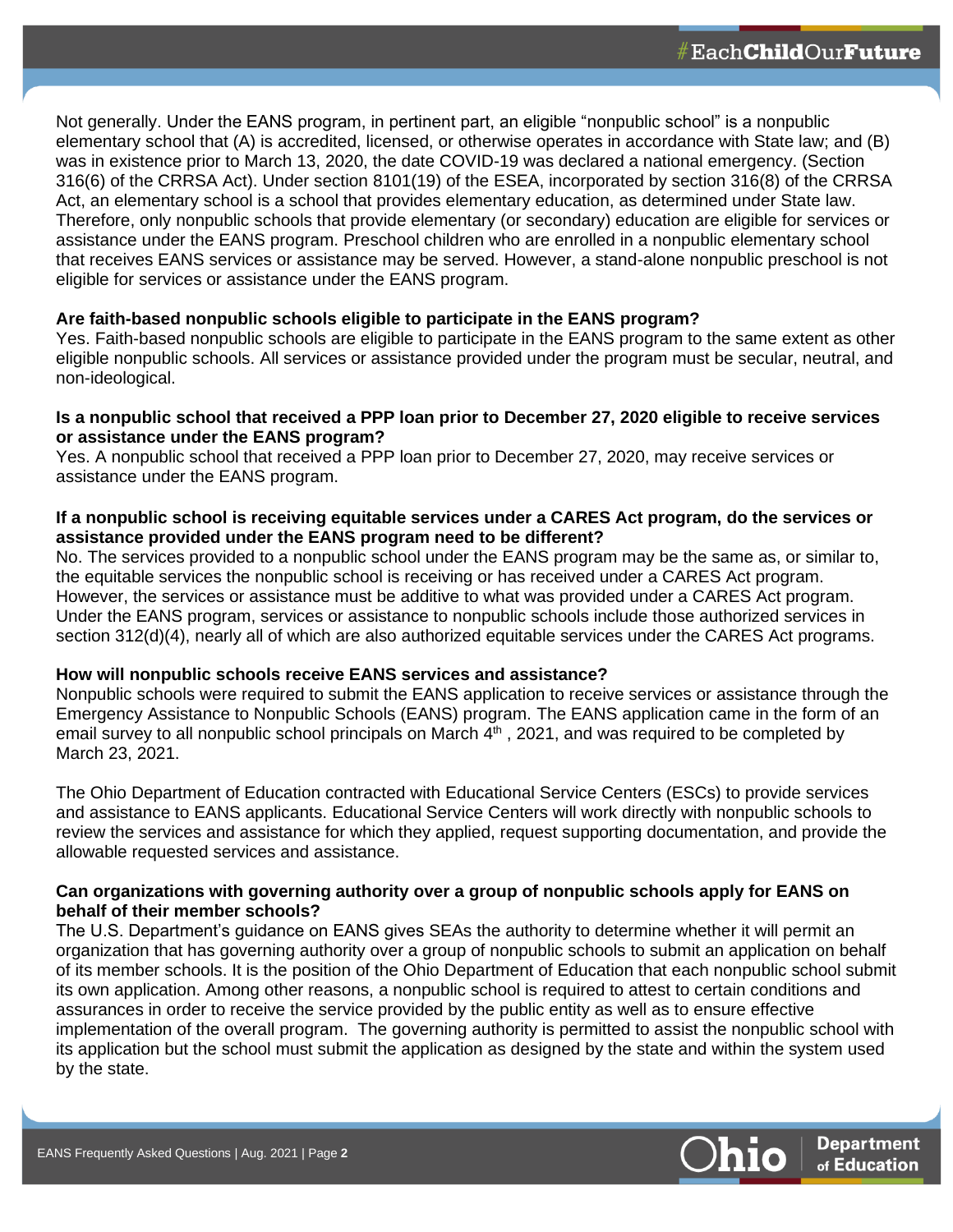#### **What was the deadline to apply for EANS?**

The deadline to submit the EANS application was March 23, 2021. The nonpublic school principal accessed the EANS application through the email survey link that he or she received on March 4, 2021 from the following address: [donotreply@ohio.k12.help.](mailto:donotreply@ohio.k12.help) Eligible nonpublic schools received an approval notice from the Ohio Department of Education on April 1<sup>st</sup>, 2021. Educational Service Centers are contracted to provide services and assistance to the nonpublic schools that received an EANS final service amount.

#### **What happens if a nonpublic school did not apply for EANS services or assistance?**

Schools must have applied for EANS to receive an EANS final service amount. Schools that did not apply for EANS will not receive EANS services or assistance.

#### **How did the Ohio Department of Education determine the amount of services and assistance that each nonpublic will receive through the EANS Program?**

Ohio utilized a Weighted Per Pupil Approach to determine estimated service amounts for nonpublic schools prior to the application. The estimated service amounts assisted nonpublic schools in determining if they were interested in applying for the EANS program. The Weighted Per Pupil Approach was derived using porportionality from existing nonpublic enrollment and district poverty data, information collected from Non-Chartered, Non-Tax Supported Schools, as well as information collected on the EANS application. After the EANS application period, the estimated service amounts were adjusted based on the EANS applications that the Ohio Department of Education received. Schools must have applied for EANS to be included in the final service amounts. It is important to note that the final service amounts may have changed significantly from the estimated service amounts. Ohio's Weighted Per Pupil Approach can be found [here.](https://ccip.ode.state.oh.us/DocumentLibrary/ViewDocument.aspx?DocumentKey=86470)

## **EANS and Paycheck Protection Program (PPP) Funding**

#### **Can a nonpublic school apply for EANS if it has applied for and received PPP funding on or after December 27th, 2020?**

No. In order to be eligible to receive services or assistance under EANS, a nonpublic school must sign an assurance in the EANS application that the school did not, and will not, **apply for and receive a loan** under paragraphs (36) or (37) of section 7(a) of the Small Business Act (15 U.S.C. 636(a)(37)) on or after December 27th, 2020.

# **Can a nonpublic school apply for EANS if it did not receive PPP funds?**

If a nonpublic school applies for a PPP loan on or after December 27, 2020, but does not receive funds under the PPP, the school may apply for services or assistance under the EANS program, as long as the nonpublic school meets the requirements and deadlines of this application. If a nonpublic school applied for or received a PPP loan prior to December 27, 2020, it remains eligible for the EANS program. Similarly, if a nonpublic school applies for but does not receive services or assistance through EANS, nothing in the Education Stabilization Fund would preclude that nonpublic school from applying for and receiving a PPP loan on or after December 27, 2020.

#### **If a nonpublic school's application for services or assistance under the EANS program is denied, may the nonpublic school apply for a loan under the Paycheck Protection Program (PPP)?**

The PPP is administered by the Small Business Administration and is governed by its requirements and timelines. However, there is nothing in the CRRSA Act that would preclude a nonpublic school whose application for services or assistance under the EANS program is denied from then applying for a PPP loan on or after December 27, 2020.

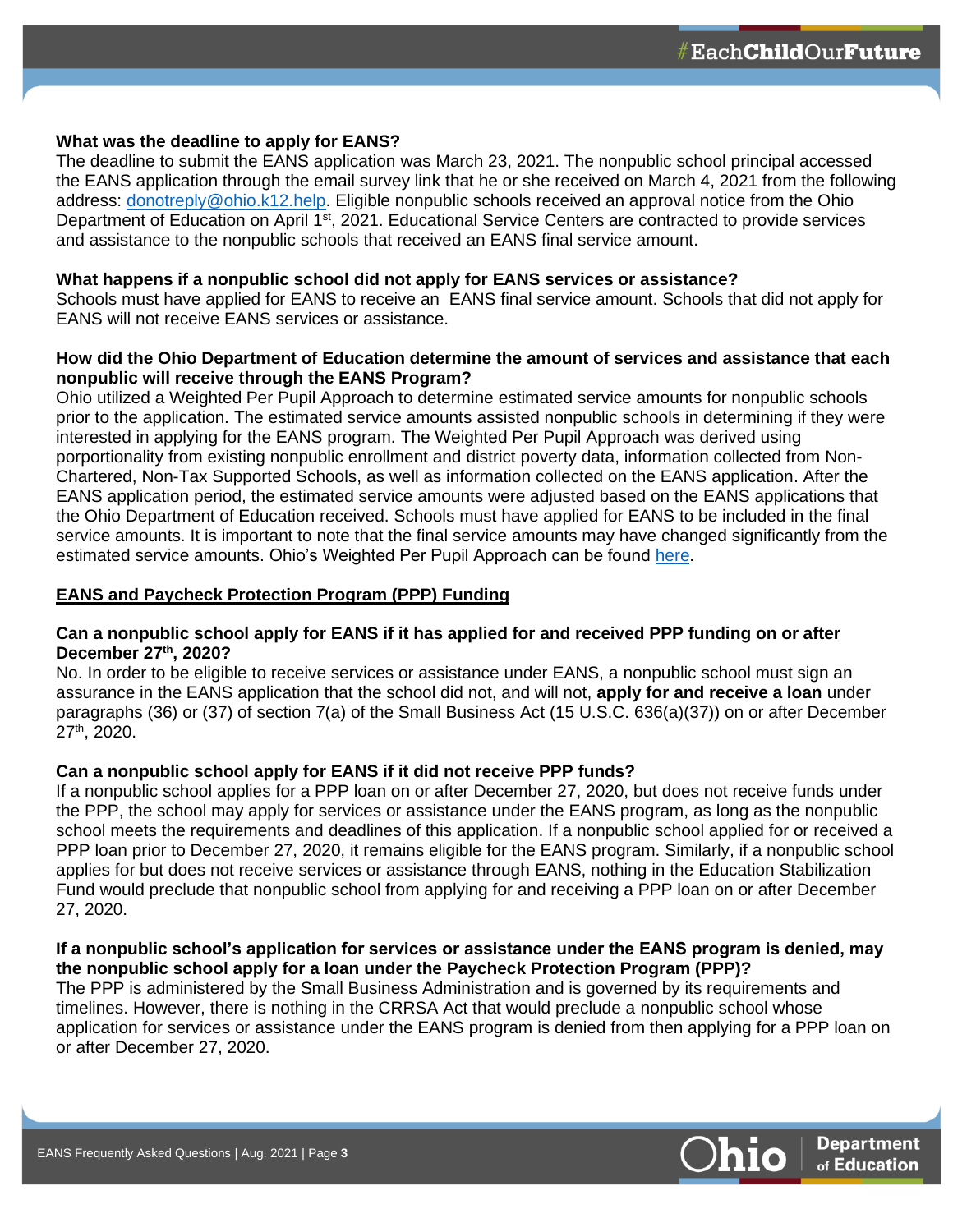## **If a nonpublic school applies for a PPP loan and is denied a loan, may it apply for services or assistance under the EANS program?**

Yes. A nonpublic school that applies for a PPP on or after December 27, 2020, but does not receive funds under the PPP, may apply for services or assistance under the EANS program, as long as the nonpublic school meets the other EANS requirements listed in the EANS application.

#### **EANS Services and Assistance**

#### **How will nonpublic schools receive services and assistance?**

The Ohio Department of Education contracted with Educational Service Centers (ESCs) to provide services and assistance to nonpublic schools that received an EANS final service amount.

The Department signed contracts with the ESCs in June, and the ESCs taking part in this program to provide services on behalf of the Department are reaching out to the nonpublic schools directly for an initial consultation. The consultation between the ESCs and the nonpublic schools will determine the allowable services and assistance, and method and manner of the delivery of the services to be provided prior to September 30, 2023. The services rendered must not exceed the EANS final service amount for the school.

The ESC shall refer to the nonpublic school's EANS application and supporting documentation provided during consultation with the nonpublic school to determine allowable services and assistance. After consultation, the ESC will determine the method, manner and process for providing allowable services and assistance to the nonpublic school.

EANS services and assistance must address educational disruptions resulting from COVID-19. It is important to note that the amount provided in services and assistance cannot exceed the final service amount for the nonpublic school provided by the Ohio Department of Education. In addition, the Ohio Department of Education reserves the right to change the delivery method of services and assistance based on the nature of the EANS applications received and the needs of nonpublic schools across the state.

#### **What services and assistance can be covered through the EANS program?**

The following services and assistance are allowable through EANS:

- Supplies to sanitize, disinfect, and clean school facilities
- Personal Protective Equipment (PPE)
- Improving ventilation systems, including windows or portable air purification systems
- Training and professional development for staff on sanitization, the use of PPE, and minimizing the spread of infectious diseases
- Physical barriers to facilitate social distancing
- Other materials, supplies or equipment recommended by the CDC for reopening and operation of school facilities to effectively maintain health and safety
- Expanding capacity to administer coronavirus testing to effectively monitor and suppress the virus
- Educational technology
- Redeveloping instructional plans for remote or hybrid learning or to address learning loss
- Leasing sites or spaces to ensure social distancing
- Reasonable transportation costs
- Initiating and maintaining education and support services or assistance for remote or hybrid learning or to address learning loss

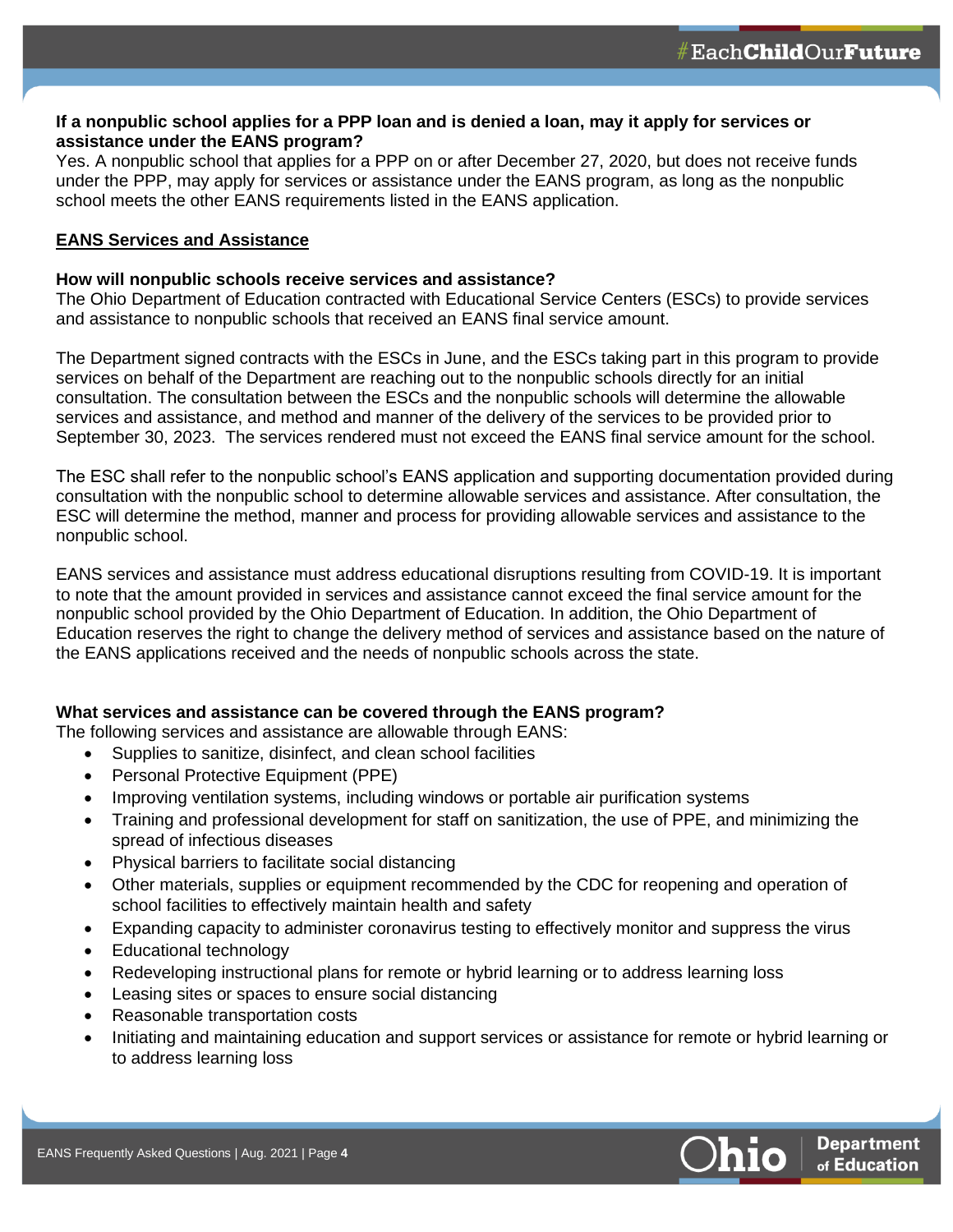- Reimbursement for the expenses of any services or assistance described above that a nonpublic school incurred on or after March 13, 2020, **except for:**
	- $\circ$  Improvements to ventilation systems (including windows), except for portable air purification systems, which may be reimbursed.
	- $\circ$  Staff training and professional development on sanitization, use of PPE, and minimizing the spread of COVID-19.
	- $\circ$  Developing instructional plans, curriculum development, for remote or hybrid learning or to address learning loss.
	- $\circ$  Initiating and maintaining education and support services or assistance for remote or hybrid learning or to address learning loss.
	- o Any expenses reimbursed through a loan guaranteed under the PPP (15 U.S.C. 636(a)) prior to December 27, 2020.

# **May a nonpublic school receive reimbursement for COVID-19-related expenses?**

Yes. A nonpublic school may request reimbursement for expenses it has incurred or will incur for most allowable services or assistance. A nonpublic school may be reimbursed only for allowable services or assistance it incurred on or after March 13, 2020, to prevent, prepare for, and respond to COVID-19, that have not already been reimbursed with federal funds, including PPP. Reimbursements under the EANS program do not make nonpublic schools recipients of federal financial assistance.

## **Are there services or assistance for which a nonpublic school may not be reimbursed?**

Yes. Although the following are allowable services or assistance under the EANS program, a nonpublic school may not be reimbursed for:

- Improvements to ventilation systems (including windows), except for portable air purification systems, which may be reimbursed.
- Any expenses reimbursed through a loan guaranteed under the PPP (15 U.S.C. 636(a)) prior to December 27, 2020.
- Staff training and professional development on sanitization, the use of PPE, and minimizing the spread of COVID-19.
- Developing instructional plans, including curriculum development, for remote or hybrid learning or to address learning loss.
- Initiating and maintaining education and support services or assistance for remote or hybrid learning or to address learning loss.

While these services may not be reimbursed, they may be provided directly to a nonpublic school. In Ohio, these services may be provided by a contracted Education Service Center (ESC).

## **If a nonpublic school wants to request services and assistance that are different from their original application what is the process?**

The nonpublic school will discuss any proposed changes in consultation with the ESC to determine allowable services and assistance. After consultation, the ESC will determine the method, manner and process for providing allowable services and assistance to the nonpublic school. The ESC will submit invoice requests using the Department's EANS Invoice and Supporting Documentation form. Invoices may include nonpublic reimbursement requests for reimbursable EANS expenses, and/or services rendered by the ESC. Approved EANS invoices will generally be paid within 10-30 days after submission to the Department. See the [EANS](https://ccip.ode.state.oh.us/DocumentLibrary/ViewDocument.aspx?DocumentKey=87290)  [Service and Assistance Guide](https://ccip.ode.state.oh.us/DocumentLibrary/ViewDocument.aspx?DocumentKey=87290) for more details on the invoice process.

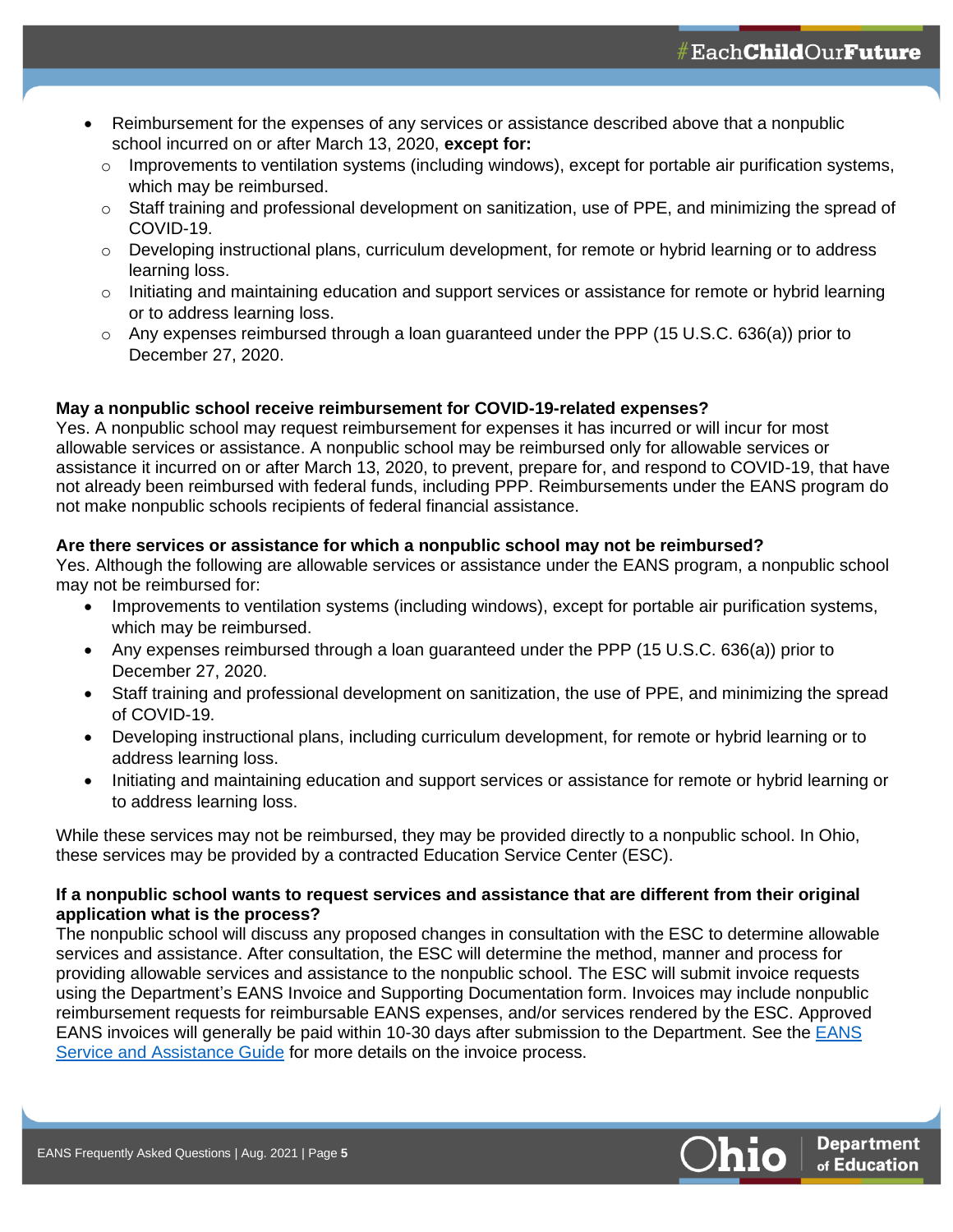#### **Our nonpublic school had expenses that fall into EANS reimbursable categories. What is the process for requesting reimbursement and are there requirements for procurement and assets management under EANS?**

The nonpublic school should work in consultation with the ESC assigned to provide EANS services and assistance to identify past or future expenses that fall into reimbursable EANS categories. The ESC will submit reimbursement requests as part of the EANS invoice process outlined in the [EANS Service and Assistance](https://ccip.ode.state.oh.us/DocumentLibrary/ViewDocument.aspx?DocumentKey=87290)  [Guide.](https://ccip.ode.state.oh.us/DocumentLibrary/ViewDocument.aspx?DocumentKey=87290) For all EANS reimbursements and services, the ESC is the public entity acting on behalf of the Department. The ESC should follow the general procurement standards [\(CFR 200.318\)](https://www.govinfo.gov/app/details/CFR-2014-title2-vol1/CFR-2014-title2-vol1-sec200-318). For assets of the Department, the ESC should follow the [state asset policy.](https://das.ohio.gov/Portals/0/DASDivisions/GeneralServices/AM/pdf/AMS%20Handbook%20Updated%20(2021_2_25).pdf?ver=tnC8B2l0UMvcGnmlZfOOuQ%3d%3d)

## **Are permanent improvements to ventilation systems, such as HVAC systems or new windows, allowable under EANS?**

No. Section 312(d)(4)(C) of the CRRSA Act authorizes a nonpublic school to request services and assistance under the EANS program for "improving ventilation systems, including windows or portable air purification systems to ensure healthy air in the nonpublic school." That authority, however, is tempered by several other provisions. Section 312(d)(7) of the CRRSA Act, for example, requires an SEA or another public agency to keep title to materials, equipment and property purchased with EANS funds and the public agency must administer such materials, equipment, and property. Moreover, 34 C.F.R. § 76.661 requires that equipment and supplies purchased with EANS funds must be able to be removed from a nonpublic school without remodeling the nonpublic school facility. Clearly, a portable air purification system could meet these requirements because an SEA could keep title and it could be removed when no longer needed without remodeling the nonpublic school facility. A ventilation system that is installed and becomes a capital improvement in a nonpublic school, however, would not meet these requirements. Similarly, new windows would not be permissible, but repairing old windows to facilitate air flow could be allowable. In sum, whether this particular authorized activity is allowable depends on the attendant circumstances.

## **Are services for sanitizing, disinfecting, and cleaning school facilities an allowable use of EANS funds?**

No. Section 312(d)(4)(A) specifically authorizes a nonpublic school to request "supplies to sanitize, disinfect, and clean school facilities." This authority does not extend to contracting with a vendor to perform the cleaning. If a nonpublic school has contracted for cleaning and seeks reimbursement, it may be reimbursed for the cost of supplies but not for the full cleaning contract.

# **May preschool children receive services or assistance under the EANS program?**

If preschool children are enrolled in an eligible nonpublic elementary school that receives services or assistance under the EANS program, preschool children and their teachers may receive allowable services. However preschool children enrolled in a stand-alone nonpublic preschool may not receive services or assistance under the EANS program.

# **May EANS funds be used to pay the salaries of nonpublic school teachers or other staff?**

EANS funds may not be used to cover payroll. Under section 312(d)(7) of the CRRSA Act, a public agency must control funds for services or assistance provided to nonpublic school students and teachers under the EANS program. In Ohio, the Ohio Department of Education has contracted with ESCs to provide services and assistance. On behalf of the Department, the ESC may contract with a nonpublic school teacher directly to provide secular, neutral, and non-ideological services outside of the teacher's contractual obligation with the nonpublic school. The nonpublic school teacher must be employed by the ESC for EANS purposes outside of the time he or she is employed by the nonpublic school, and the nonpublic school teacher must be under the direct supervision of the contracted ESC with respect to all EANS activities.